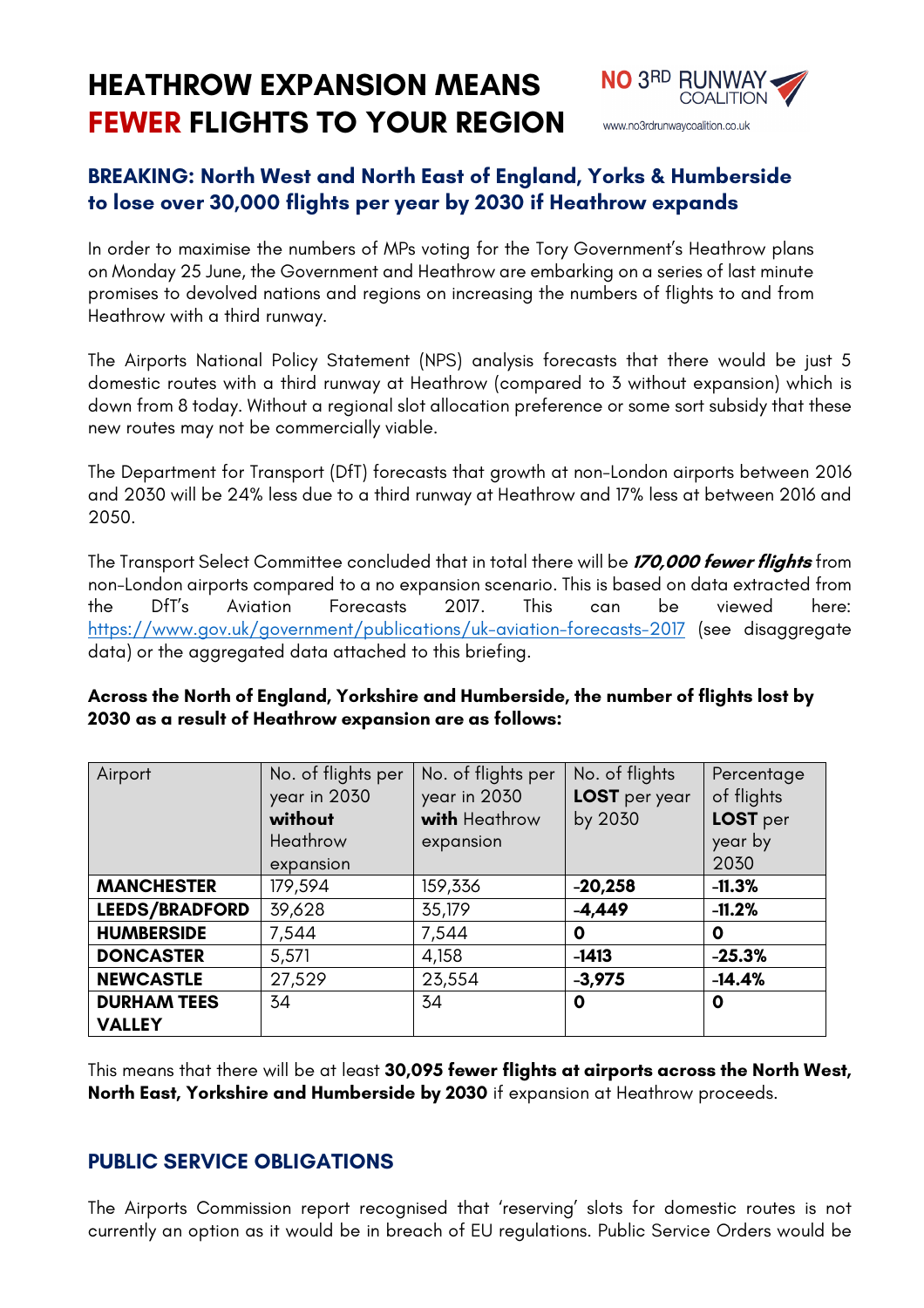possible, but there are restrictions on which routes would qualify and these would be entirely dependent upon the willingness of the UK Government to provide subsidies.

The NPS still does not recognise the considerable restrictions in the use of PSOs – including on their scope and timing (can only be used for city-city connections not airport to airport).

The DfT has responded with promises to keep passenger charges flat but this means Heathrow expansion then has a black hole in its funding. Promises to ringfence slots for regional airports are undeliverable in law - Heathrow cannot instruct airlines to fly to a place any more than the DfT can - but more than that, as someone once said, you can't buck the markets.

Is there evidence the DfT can really "buy" routes to be viable? No, in fact we know it cannot.

The DfT Regional Air Connectivity Fund launched 11 routes in 2016, under existing already expensive Heathrow passenger charges. Of those 11 routes launched, 9 failed entirely and only 2 are left, but operating at reduced frequency. The economics that led to these paltry results then get worse after expansion.

Further, Government has yet to make clear whether it is prepared to financially support these regional connections. Alternatively, Heathrow could potentially subsidise links with UK regional airports in perpetuity. However, this is not something that they have committed to.

### **COST**

 $\overline{a}$ 

As a result, keeping your regional airports connected to London Heathrow will require long term taxpayers' subsidy for private airlines which will be in the gift of whichever Government to decide, and is likely to be unsuccessful. To use taxpayers' money to support a private company to become more like a monopoly to grow and stifle competition everywhere else in the country seems nonsensical. To have a strategy that centres on London at the direct expense of connections for the rest of the country also seems wrong.

Why should people living hundreds of miles outside London have to travel there, requiring extra time and expense, when we could actually be delivering more connectivity on people's doorsteps?

Moreover, in the CBI's 2016 *Unlocking Regional Growth* report, businesses recognised the need to better link regions to international markets to increase and encourage export capabilities.<sup>1</sup> It is clear that businesses want to fly directly to centers of trade and commerce without the need to transfer before reaching their destination.

**It is clear that direct flights to and from regional airports will bring much greater benefit to the people and economy across the Northern Powerhouse than an expanded Heathrow ever could.** 

## **STAND UP FOR YOUR REGION BY VOTING AGAINST THE AIRPORTS NATIONAL POLICY STATEMENT ON MONDAY 25TH JUNE**

<sup>1</sup> http://www.cbi.org.uk/insight-and-analysis/unlocking-regional-growth/